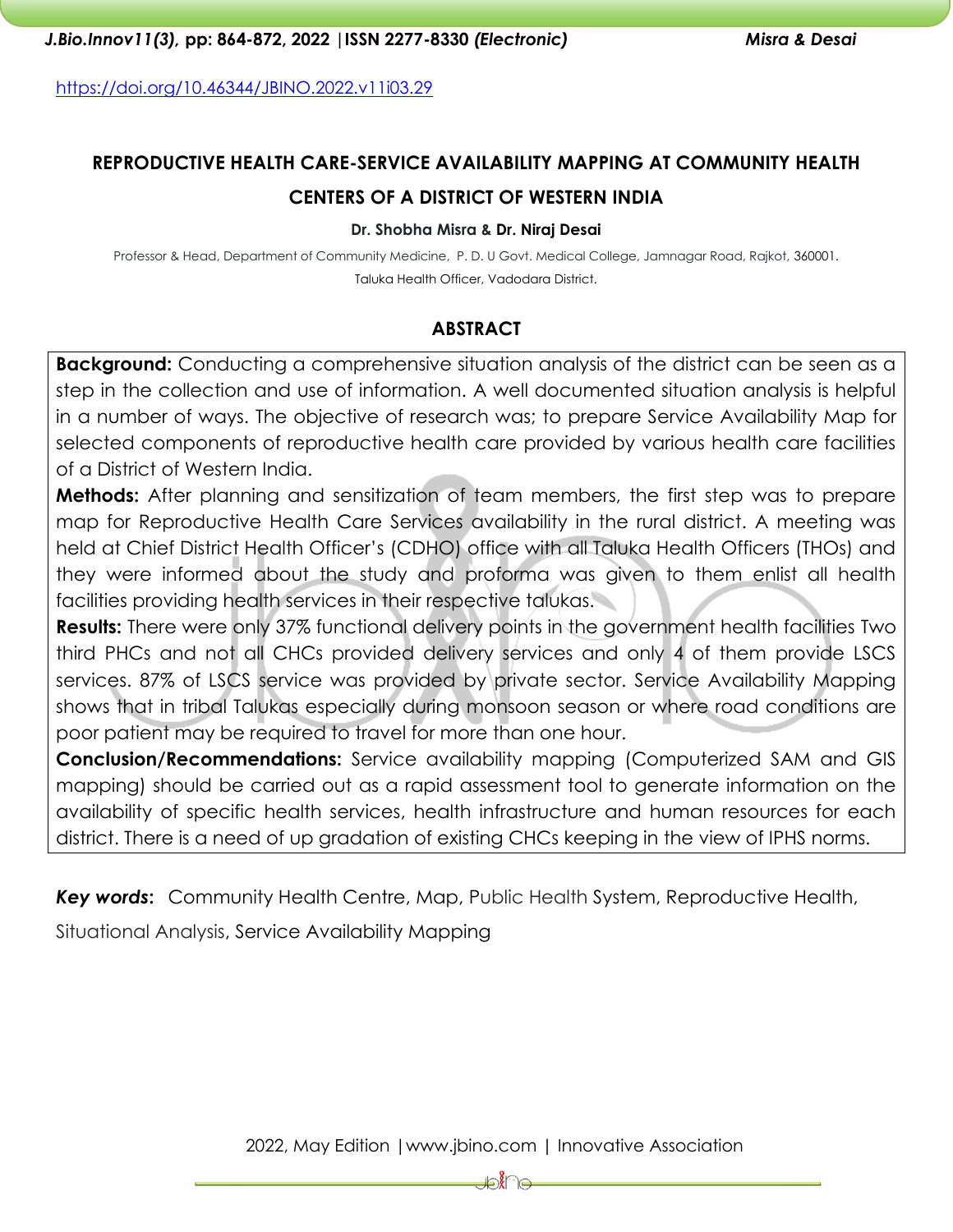**Introduction:** A Service Availability Mapping (SAM) for reproductive health care of a district describes and analyses the situation regarding the reproductive health status and reproductive health (RH) services of a district. Information about different aspects of reproductive health and the reproductive health services is collected, in order to provide an overall picture of the district. At the district level, the SAM is primarily an assessment of the extent to which health services address reproductive health care needs. Conducting a comprehensive situation analysis of the district can be seen as a step in the collection and use of information. A well documented situation analysis is helpful in a number of ways.(1) This new technique for collecting healthrelated information would play a specific role in the monitoring and evaluation process. In this respect SAM objectives are to: Provide planners and decision-makers with information on the distribution of services within the district, with a focus on the Primary Health Care (PHC) level; Provide baseline monitoring information for increasing the provision of key services such as RH care; and Assess whether the facility SAM can become a useful and feasible planning and monitoring tool at the district level. Taking into consideration the above objectives, SAM tools are intended to periodically provide information that is required to respond to health-system management problems. Responding to SAM warning signals requires detailed investigation of underlying factors contributing to health system management problems. The

investigation may include gathering information from other sources such as health management information systems, sentinel surveillance systems, operation research and surveys.

**Maps:** Situational analysis is an approach to research using a grounded theorizing methodology to identify and describe social worlds and arenas of action and by representing complexity through mapmaking. (2) Every situation analysis should also include a map of the district in order to understand the context. Physical features such as roads, rivers, towns and health facilities are important features to mark on the map. A map also encourages people to think of the district as a single unit, and is an invaluable tool for planning. Other ways of presenting information like graphs, charts, tables can also be used.(1) Service Availability Mapping (SAM) was carried out as there was no information available from the district as to how the RHC services were distributed Figure 1. This mapping included rapid assessment tool that generates information on the availability of specific health services, health infrastructure and human resources for each district. The purpose of this paper is to describe situational analysis as a newer research method for studying complex public health systems, to illustrate the potential of this methodological approach for public health systems and services research.

**The objective of research was;** to prepare Service Availability Map for selected components of reproductive health care provided by various health care facilities of the District of Western India. Community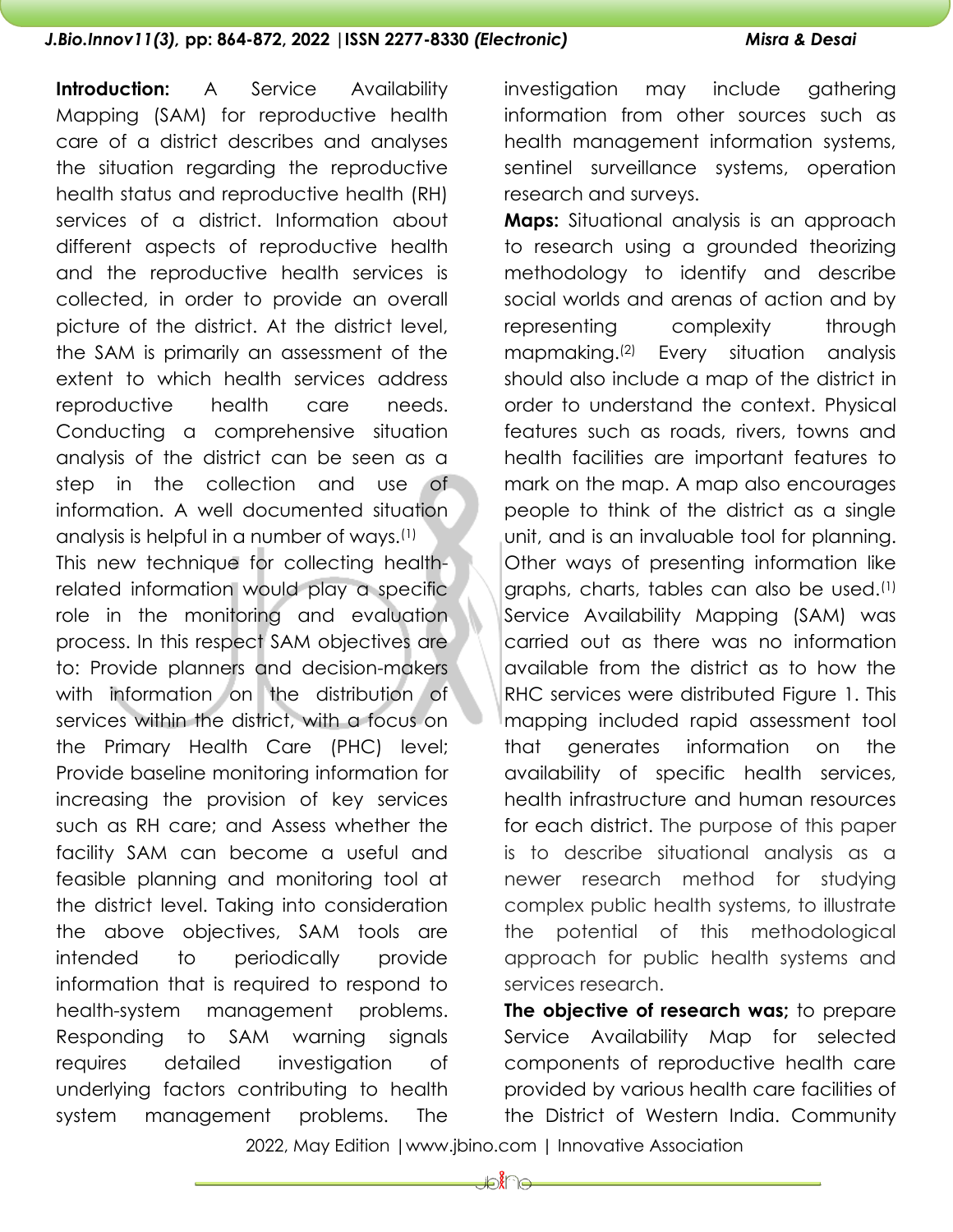Health Centre is very critical component of health care delivery system in India. It works as a first referral unit. In India there is three tier health care delivery model established by the Government. The first tier comprises of Sub Centre, Primary Health Centre (PHC) and CHC. Second tier comprises of Sub District and District Hospital and third tier is tertiary care center or Medical College affiliated Hospital. (3)

**Methods: Planning;** As a part of the planning for the study, table top discussions and brainstorming meetings with faculty members were conducted to sensitize them about as well as to mobilize their support and cooperation for the study. All necessary permissions from appropriate authorities were obtained. The first step was to prepare map for Reproductive Health Care Services availability in the rural district. A meeting was held at Chief District Health Officer's (CDHO) office with all Taluka Health

Officers (THOs) and they were informed about the study and proforma was given to enlist all health facilities providing health services in their respective talukas. At the time of study there were 12 Talukas and 17 CHCs in the District, majority of the CHCs were located at Taluka head quarter. All of them were included for studying during May 2013 to October 2013.

### **Results:**

There were a total of 97 health facilities (17 CHCs and 80 PHCs) that catered to the health needs of population of around 26 lakhs. Out of these 97 facilities, 3 CHCs (Jabhugam, Mota Fofalia and Gola Gamdi) and 1 PHC (Chansad) were brought under the Public Private Partnership Scheme. There were 32 private health facilities where deliveries were conducted. Total Delivery Points were 97 +32=129

Joine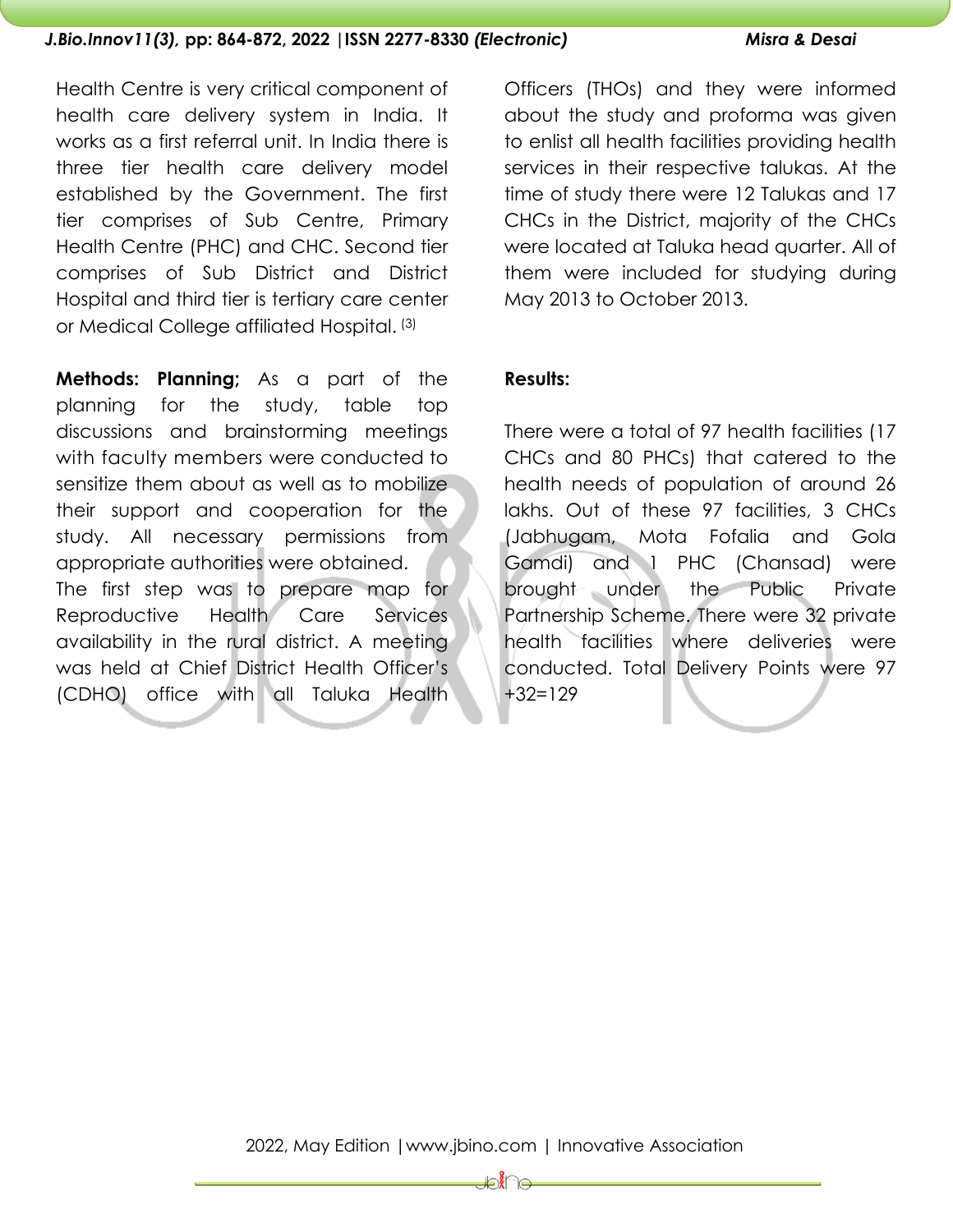| <b>NAME OF TALUKA</b>   | <b>Total Delivery Point</b><br>$CHC + PHC +$<br>Private | <b>Where Deliveries</b><br><b>Private Facility</b> | Are Conducted<br>크.<br>No. of Beds<br>Private | <b>Functional Delivery</b><br>Point PHC | <b>Functional Delivery</b><br>Point CHC | Delivery Takes<br>PHC Where<br>Place | <b>Total Functional</b><br>Delivery Point | <b>Total Delivery Point</b><br>$CHC + PHC$ |
|-------------------------|---------------------------------------------------------|----------------------------------------------------|-----------------------------------------------|-----------------------------------------|-----------------------------------------|--------------------------------------|-------------------------------------------|--------------------------------------------|
| СННОТА<br><b>UDEPUR</b> | $\overline{7}$                                          | $\mathbf{1}$                                       | 30                                            | $\mathfrak{2}$                          | $\mathfrak{2}$                          | 4                                    | 4                                         | 6                                          |
| <b>DABHOI</b>           | 9                                                       | 5                                                  | 55                                            | $\overline{2}$                          | $\mathbf{1}$                            | 3                                    | 3                                         | $\overline{\mathbf{4}}$                    |
| <b>KARJAN</b>           | 9                                                       | 5                                                  | 30                                            | $\mathbf{1}$                            | $\mathbf{1}$                            | 3                                    | $\overline{2}$                            | $\overline{\mathbf{4}}$                    |
| <b>KAWANT</b>           | 8                                                       | $\mathbf{1}$                                       | 15                                            | $\overline{2}$                          | $\mathbf{1}$                            | 6                                    | 3                                         | $\overline{7}$                             |
| <b>NASWADI</b>          | 6                                                       | $\mathbf{1}$                                       | 10                                            | $\overline{2}$                          | $\mathbf{1}$                            | 4                                    | 3                                         | 5                                          |
| <b>PADARA</b>           | 8                                                       | $\overline{\mathbf{4}}$                            | 45                                            | $\mathfrak{2}$                          | $\mathbf{1}$                            | 3                                    | 3                                         | $\overline{\mathbf{4}}$                    |
| <b>PAVIJETPUR</b>       | 11                                                      | $\overline{2}$                                     | 18                                            | 3                                       |                                         | 7                                    | $\overline{4}$                            | 9                                          |
| <b>SANKHEDA</b>         | $\boldsymbol{9}$                                        | $\overline{\mathbf{4}}$                            | 52                                            | $\overline{3}$                          | $\overline{0}$                          | 4                                    | 3                                         | 5                                          |
| <b>SAVALI</b>           | 6                                                       | $\overline{2}$                                     | 29                                            | $\overline{2}$                          | $\overline{1}$                          | $\overline{3}$                       | 3                                         | 4                                          |
| <b>SHINOR</b>           | 3                                                       | $\boldsymbol{0}$                                   | $\overline{0}$                                | $\boldsymbol{0}$                        |                                         | $\overline{2}$                       | $\mathbf{1}$                              | $\overline{\mathbf{3}}$                    |
| <b>VADODARA</b>         | 11                                                      | $\overline{\mathbf{4}}$                            | 20                                            | $\vert$ 3                               | $\overline{2}$                          | 5                                    | 5                                         | $\overline{7}$                             |
| <b>WAGHODIA</b>         | $\overline{7}$                                          | $\overline{3}$                                     | 110                                           | $\mathbf{1}$                            | $\mathbf{1}$                            | $\overline{3}$                       | $\overline{2}$                            | $\overline{\mathbf{4}}$                    |
| <b>TOTAL</b>            | 94                                                      | 32                                                 | 414                                           | 23                                      | 13                                      | 47                                   | 36                                        | 62                                         |

**Table 1: Taluka wise distribution of Delivery Points in the District studied**

Table 1, shows the distribution of the total available facilities in terms of Functional Delivery Points (FDP).<sup>(4)</sup> Out of the total facilities, there were 36/97 (37%) FDP in the Government setup as per Government of Gujarat guidelines of FDP. There were a total of 80 PHCs out of which only 47 (59 %) provided delivery services, which shows poor utilization of infrastructure and manpower. Out of the 17 CHCs, 15 CHCs provided delivery services. This hampers the accessibility of services to the beneficiaries which are highly undesirable.

It adversely impacts health seeking behavior adding on out of pocket expenditures. There were 32 private health facilities where deliveries were conducted. Most of these delivery points were located at the Taluka Headquarters except 10 DP which were located at places other then Taluka Headquarters. Out of the total private facilities, only 5 were located in high focus tribal talukas. 4 out of 5 had facilities to conduct Caesarian sections. This shows a dearth of private facilities in areas where delivery facilities are required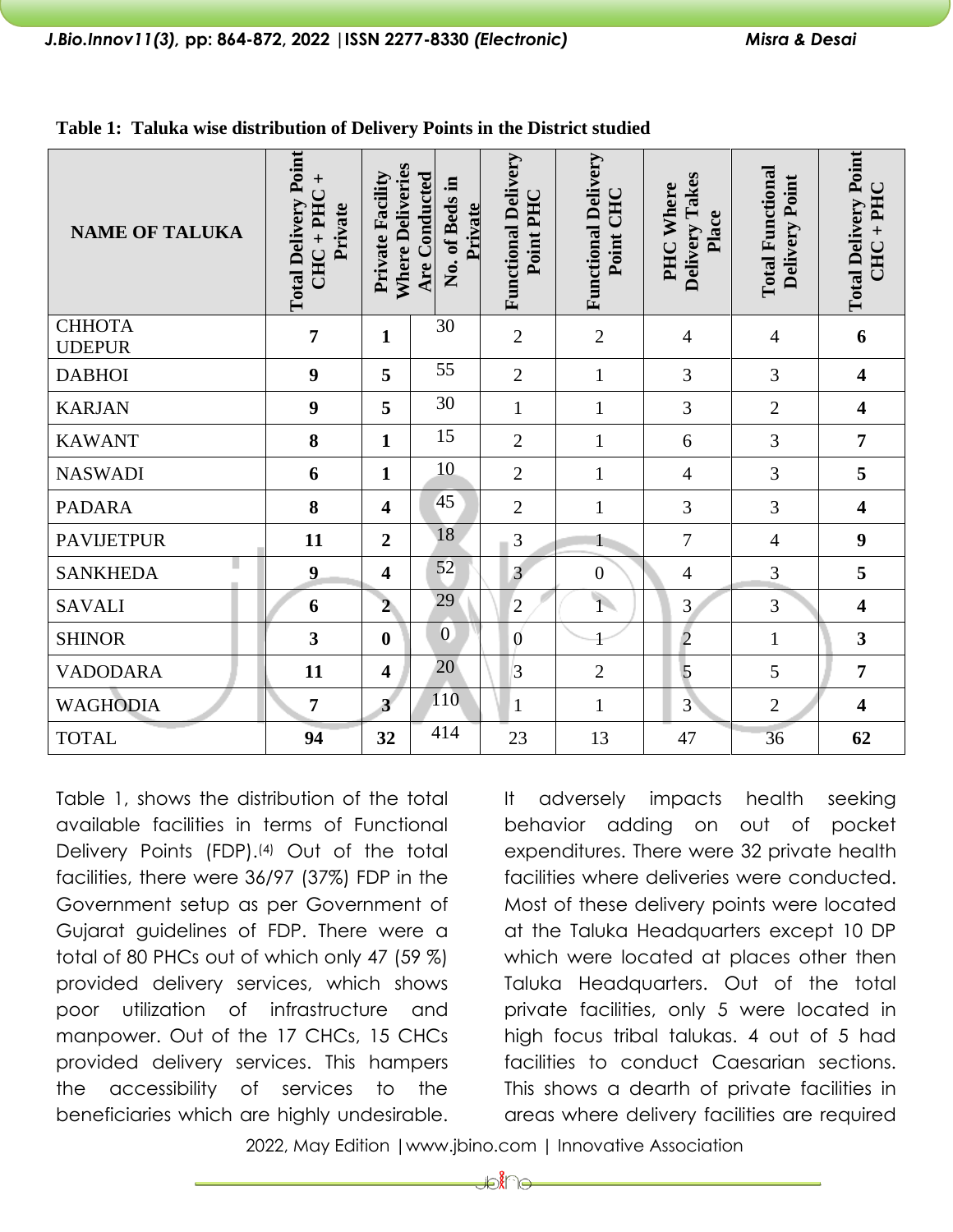the most. The table shows cumulative number of beds in the private delivery points in each Taluka. The number of beds range from 10 to 110, with no bed available at Shinor Taluka, as it does not

have any private facility. As all the 3 facilities in Waghodia Taluka were tertiary care facilities, it had the maximum number of beds.

**Figure 1. Reproductive Health Care-Service Availability Mapping at Community Health Centers of the**



### **Table: 2 Taluka wise Distribution of Facilities conducting**

| <b>Cesarean Section (CS)</b> |  |  |
|------------------------------|--|--|
|------------------------------|--|--|

| <b>NAME OF TALUKA</b> | <b>NUMBER OF LSCS</b>   | <b>NUMBER OF LSCS POINT</b> | <b>TOTAL LSCS</b> |  |
|-----------------------|-------------------------|-----------------------------|-------------------|--|
|                       | <b>POINT IN PRIVATE</b> | <b>IN COVERNMENT</b>        | <b>POINT</b>      |  |
| CHHOTA UDEPUR         |                         |                             |                   |  |
| <b>DABHOI</b>         |                         |                             |                   |  |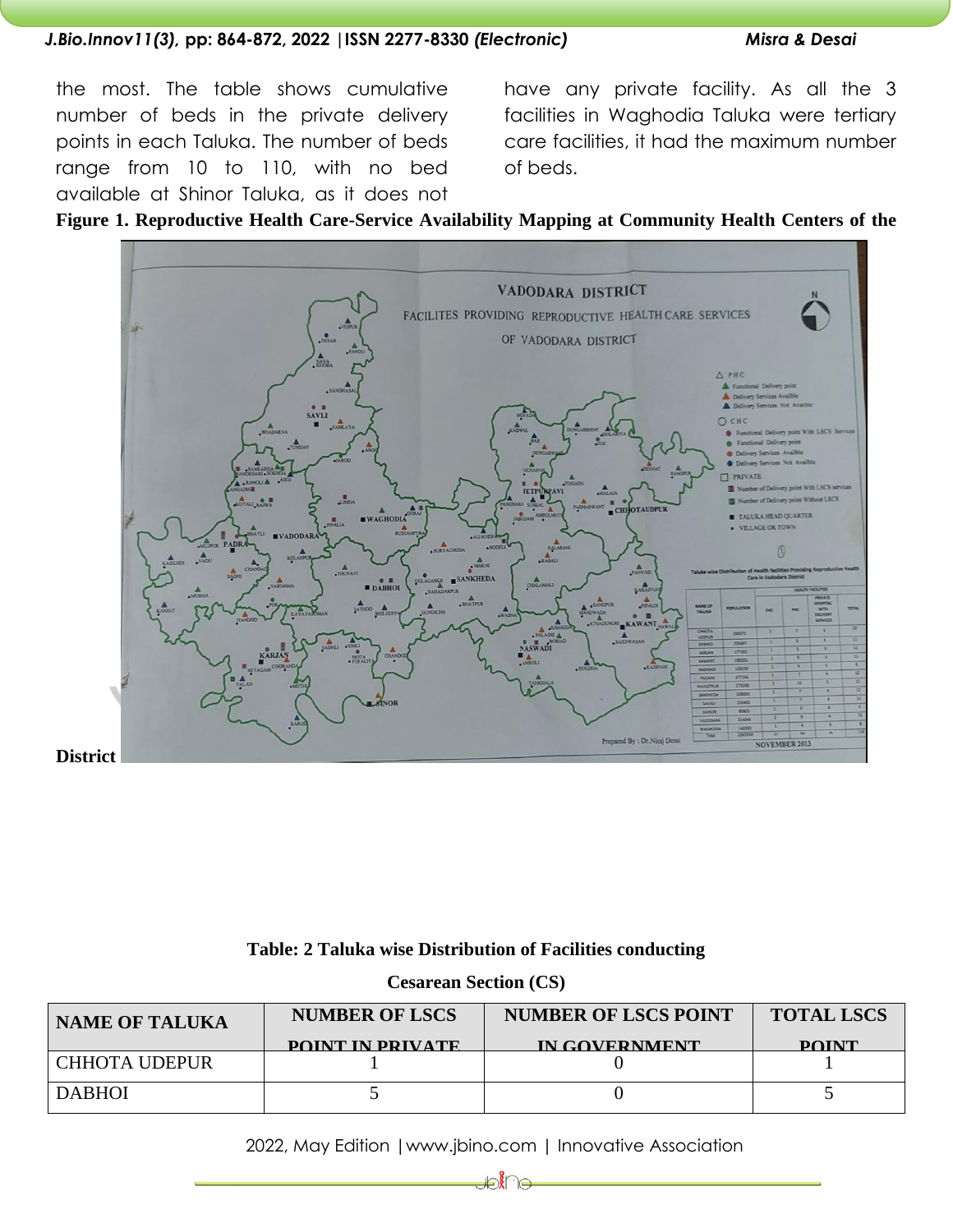| <b>KARJAN</b>     |                |          |    |
|-------------------|----------------|----------|----|
| <b>KAWANT</b>     | 0              | 0        |    |
| <b>NASWADI</b>    |                |          |    |
| <b>PADRA</b>      | 3              |          |    |
| <b>PAVIJETPUR</b> | $\overline{2}$ |          | 3  |
| <b>SANKHEDA</b>   | 4              |          |    |
| <b>SAVALI</b>     | $\mathcal{D}$  |          | 3  |
| <b>SHINOR</b>     | 0              |          |    |
| <b>VADODARA</b>   | 3              |          | 3  |
| <b>WAGHODIA</b>   | 3              | $\theta$ | 3  |
| <b>TOTAL</b>      | 27             |          | 31 |

As evident from Table.2, out of 12 Talukas, only 4 Talukas had a single Government facility conducting CS. Apart from Kawant Taluka, all other Talukas had at least 1 govt. or private facility performing CS. So this area of maternal care needs more emphasis from govt. side and more so in Kawant Taluka.



# **Table 3: Population- wise distribution of Delivery Points (Government & Private) in all Talukas of Vadodara District**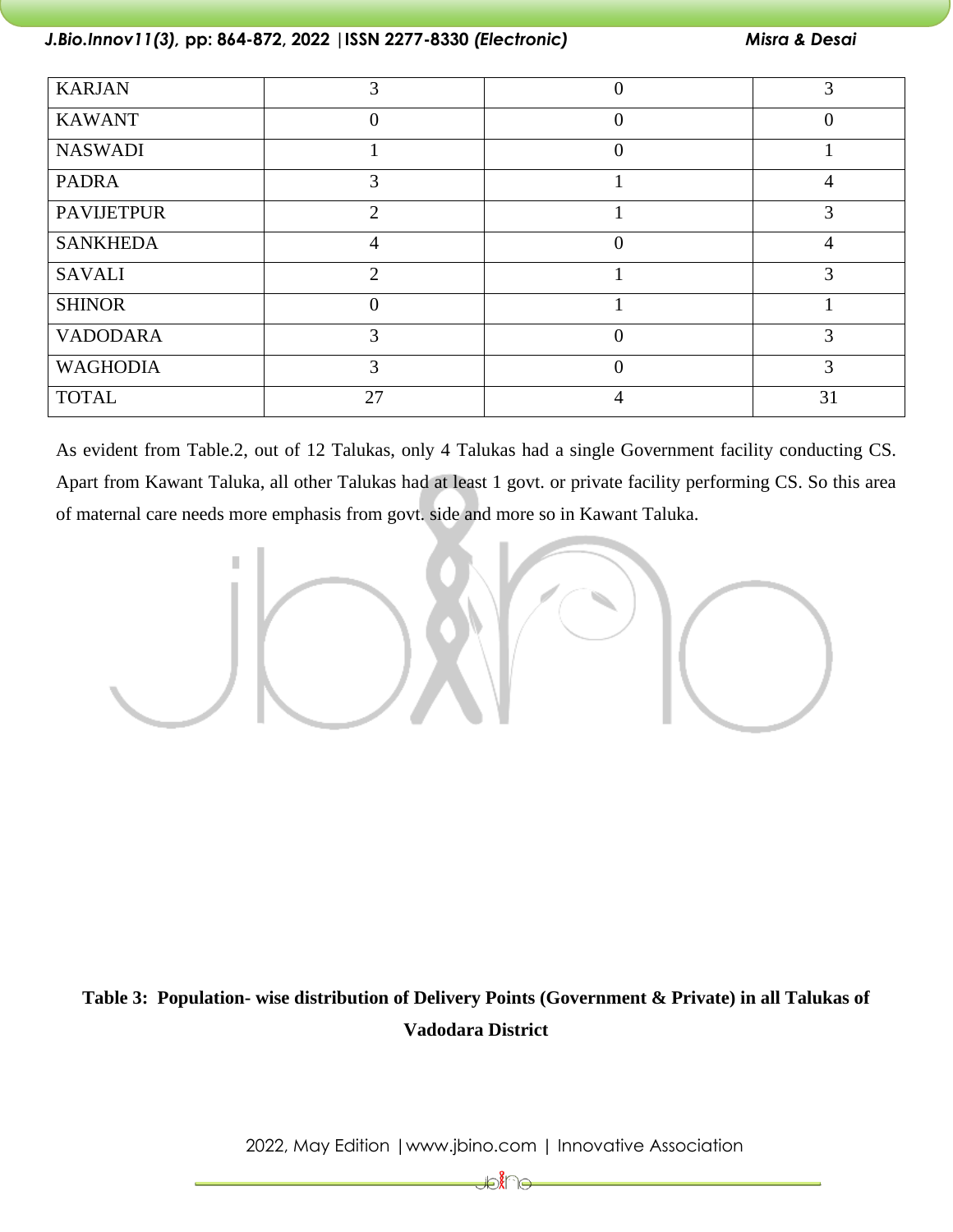| <b>NAME OF</b><br><b>TALUKA</b> | Population Per<br>Point Private +<br>Delivery<br>Gort.] | Delivery Point For<br><b>Population Per</b><br>Govt. | <b>Functional Delivery</b><br>Population Per<br>Point | <b>Population Per</b><br><b>Private Facility</b> | Population Per PHC | <b>Population Per</b><br><b>CHC</b> |
|---------------------------------|---------------------------------------------------------|------------------------------------------------------|-------------------------------------------------------|--------------------------------------------------|--------------------|-------------------------------------|
| СННОТА                          | 37867                                                   | 44179                                                | 66268                                                 | 265071                                           | 37867              | 132536                              |
| <b>UDEPUR</b>                   |                                                         |                                                      |                                                       |                                                  |                    |                                     |
| <b>DABHOI</b>                   | 22855                                                   | 51424                                                | 68566                                                 | 51424                                            | 41139              | 205697                              |
| <b>KARJAN</b>                   | 19710                                                   | 44348                                                | 88696                                                 | 35478                                            | 35478              | 177392                              |
| <b>KAWANT</b>                   | 23775                                                   | 27172                                                | 63400                                                 | 190201                                           | 21133              | 190201                              |
| <b>NASWADI</b>                  | 25527                                                   | 30632                                                | 51053                                                 | 153159                                           | 25527              | 153159                              |
| <b>PADARA</b>                   | 34655                                                   | 69310                                                | 92414                                                 | 92414                                            | 39606              | 277241                              |
| <b>PAVIJETPUR</b>               | 24845                                                   | 30366                                                | 68323                                                 | 136645                                           | 24845              | 136645                              |
| <b>SANKHEDA</b>                 | 25410                                                   | 45739                                                | 76231                                                 | 57173                                            | 32670              | 114347                              |
| <b>SAVALI</b>                   | 42577                                                   | 63866                                                | 85154                                                 | 127731                                           | 36495              | 127731                              |
| <b>SHINOR</b>                   | 26934                                                   | 26934                                                | 80803                                                 |                                                  | 26934              | 80803                               |
| <b>VADODARA</b>                 | 28550                                                   | 44864                                                | 62810                                                 | 78512                                            | 34894              | 157024                              |
| <b>WAGHODIA</b>                 | 20413                                                   | 35723                                                | 71447                                                 | 47631                                            | 35723              | 142893                              |
| <b>AVERAGE</b>                  | 27276                                                   | 41354                                                | 71221                                                 | 85465                                            | 32049              | 150821                              |
|                                 |                                                         |                                                      |                                                       |                                                  |                    |                                     |

It is observed from Table.3, that out of 17 CHCs, 13 were Functional Delivery Points. Furthermore, in Sankheda Taluka there was no CHC functioning as FDP. Also marked variations were observed in populationwise availability of FDP CHCs ranging from 1 FDP CHC for a population of 80803 (Shinor Taluka) to 1 FDP CHC for a population 277241 (Padara Taluka).

As per IPHS<sup>(5)</sup>, one CHC is to cover a population of 80,000 in Hilly/ Tribal / Difficult areas and 1, 20,000 in Plain areas. Naswadi, Pavi Jetpur, Kawant, Chhota Udepur Talukas are Hilly/ Tribal / Difficult

areas. Naswadi has 1 CHC for a population of 153159, Pavi Jetpur has 1 CHC for a population of 136645, Kawant has 1 CHC for a population of 190201, Chhota Udepur has 1 CHC for a population of 132536 much below the required number. As regards to population per Government Delivery Point the data shows marked variations ranging from 27172 (Kawant) to 69310 (Padara) with an average of 41354 which is much higher than desired. Whereas population per TotalDelivery Point (private and govt.) is ranging from 19710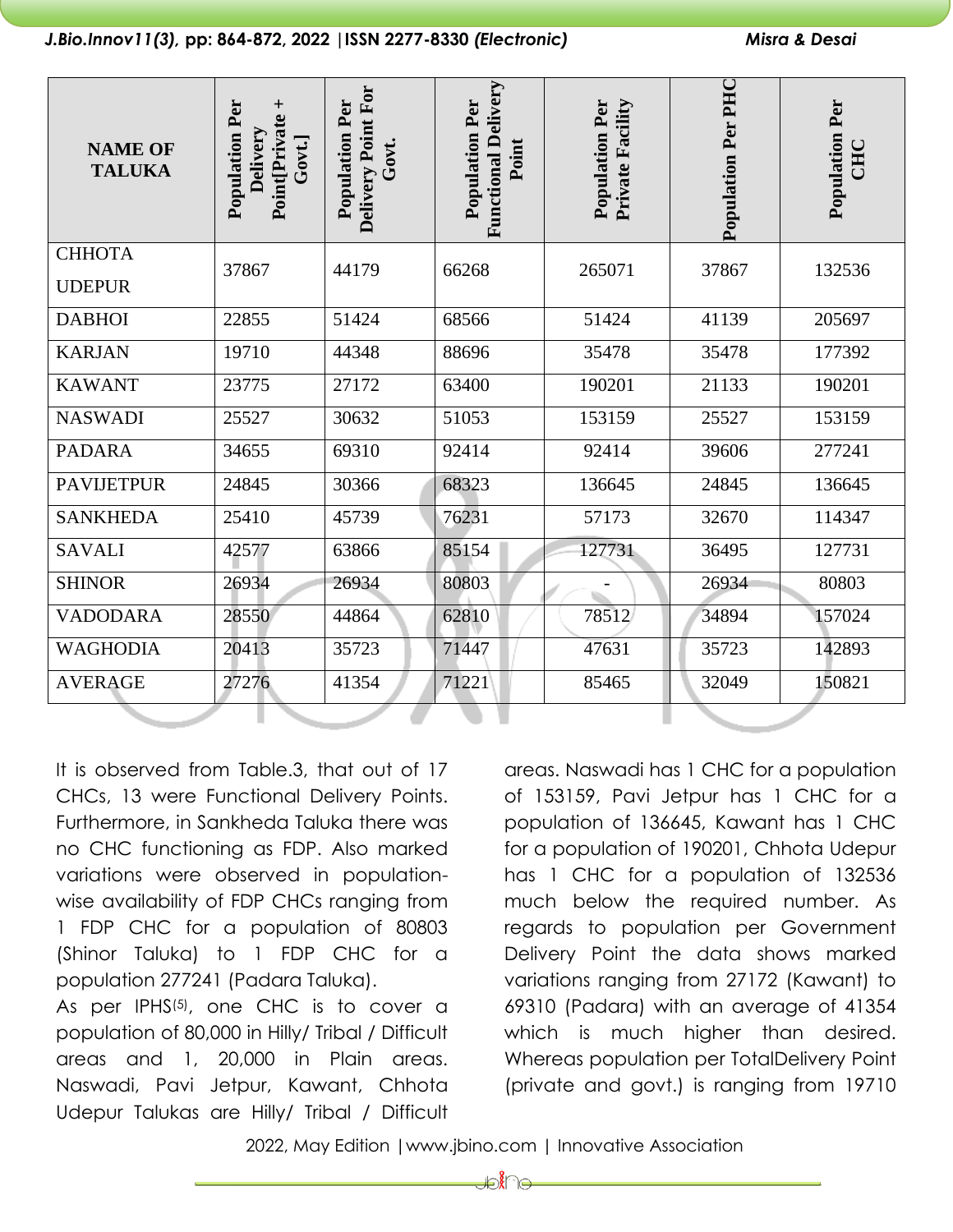(Karjan) to 43577 (Savali) with an average of 27276 which is in excess than desired.

**Conclusions:** There were only 37% functional delivery points in the government health facilities Two third PHCs provided delivery services, which shows poor utilization of infrastructure and manpower. Not all CHCs provided delivery services and only 4 of them provide LSCS services. When looking into tribal area only one CHC provides LSCS service. 87% LSCS service was provided by private sector. When LSCS was indicated, patient had to be referred to nearby Taluka facilities which required one hour or more for transportation. Most of the CS and deliver services were (32) provided by private facilities with141 beds and most of them were in non tribal areas. Service Availability Mapping shows that in tribal Talukas especially during monsoon season or where road conditions are poor patient may be required to travel for more than one hour.

**Recommendations:** Service availability mapping (Computerised SAM and GIS mapping) should be carried out as a rapid assessment tool to generate information on the availability of specific health services, health infrastructure and human resources for each district. with regular updating of data base keeping in view needs and utility of various stakeholders like general population, health care workers, planners, logistic agencies, NGOs etc. This would provide baseline monitoring information for increasing the provision of key services such as RHC. This is also required to fulfil the

principals of primary health care. SAM can be useful for rational and equitable distribution of CHCs in the entire district with the special attention in high focus areas. There is a need of up gradation of existing CHCs keeping in the view of IPHS norms.

**Acknowledgement:** The authors are thankful to the Chief District Health Officer of the district for permitting to carry out this study; all the CHC Superintendents and Other Staff members for their support. Taluka Health Officers of the district involved for their cooperation during data collection, without whom this study would not have been possible.

**Statements and Declarations;** The authors declare that there are no known competing financial interests or personal relationships that could have appeared to influence the work reported in this paper.

# **References:**

- 1. McCoy D, Bamford L. How to conduct a rapid situation analysis A Guide for Health Districts in South Africa 1998 [cited 2013 08- 05-2013]; Available from: htpp:/[/www.healthlink.org.za/hst/isds.](http://www.healthlink.org.za/hst/isds)
- 2. Clarke AE. *Situational Analysis: Grounded Theory After the Postmodern Turn.* Thousand Oaks: Sage; 2005. [\[Google](https://scholar.google.com/scholar_lookup?title=Situational+Analysis:+Grounded+Theory+After+the+Postmodern+Turn&author=AE+Clarke&publication_year=2005&)  [Scholar\]](https://scholar.google.com/scholar_lookup?title=Situational+Analysis:+Grounded+Theory+After+the+Postmodern+Turn&author=AE+Clarke&publication_year=2005&)
- 3. Health Care Delivery System in India [cited 2013 09-05-2013]; Available from: http://www. gujhealth.gov.in/ pdf/ 5 Rural% 20 Healthcare% 20System%20in%20India.pdf.